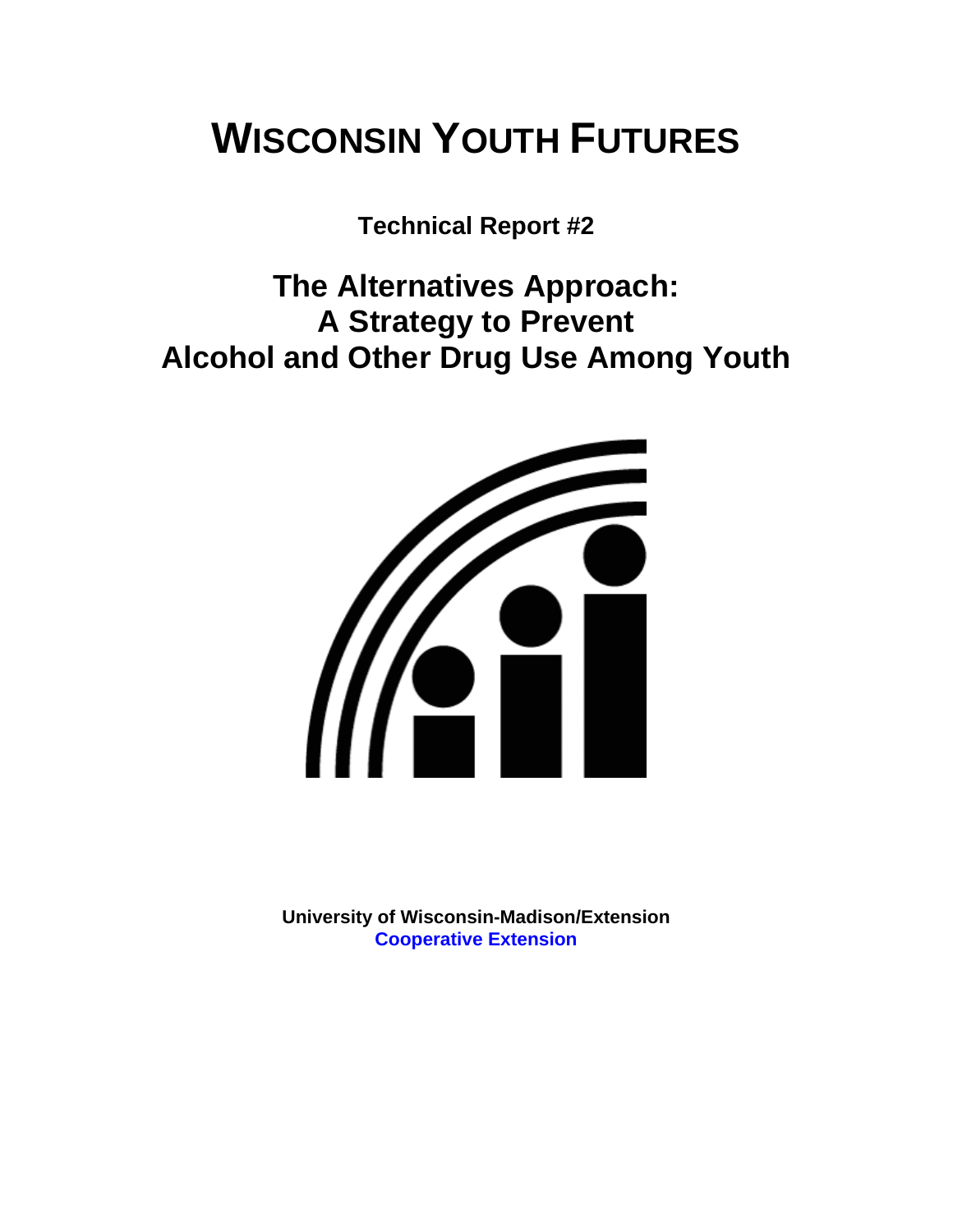# **The Alternatives Approach: A Strategy to Prevent Alcohol and Drug Use Among Youth**

By

[Mary Huser](http://www.uwex.edu/ces/flp/specialists/huser.html), C.H.E.S. Youth Outreach Educator, University of Wisconsin-Madison/Extension

One of the most common approaches employed to prevent alcohol and other drug use among youth has been to offer alternative activities for youth. Typical activities have included dances, sporting competitions, membership in youth groups, parties, and so on. Yet, the question remains: Do alternative activities really prevent alcohol and other drug use among youth?

The answer is not a simple "yes" or "no". There is some indication that alternatives may help in the prevention effort if program planners give careful attention to the selection, design and structure of the alternative activity. A review of the alternatives approach will position program planners to be more effective and strategic in their prevention efforts.

## **Background**

The alternatives approach surfaced in the 1960's as one of the first responses to the drug problem (Swisher & Hu, 1983; Cook, 1985). Through observations of animal behavior, it was noted that when the young engaged in undesirable behavior, the parents would subsequently divert their attention to a more acceptable activity.

This strategy was thought to hold potential for changing undesirable human behaviors. Cook (1985) theorized a chain of assumptions underlying the alternatives approach.

#### **"Chain of Assumptions"**

Drug use/abuse fulfills certain social, psychological and physiological wants and needs.

A variety of nonchemical activities and experiences are also capable of fulfilling these needs and wants in a much healthier way.

Through participation in these nonchemical activities and experiences, each individual will fulfill these needs and wants and therefore, not have to use/abuse drugs. Instead, s/he will proceed to a healthier lifestyle.

Thus, making alternative activities available to youth in a community will bring about a decrease in the use and abuse of drugs.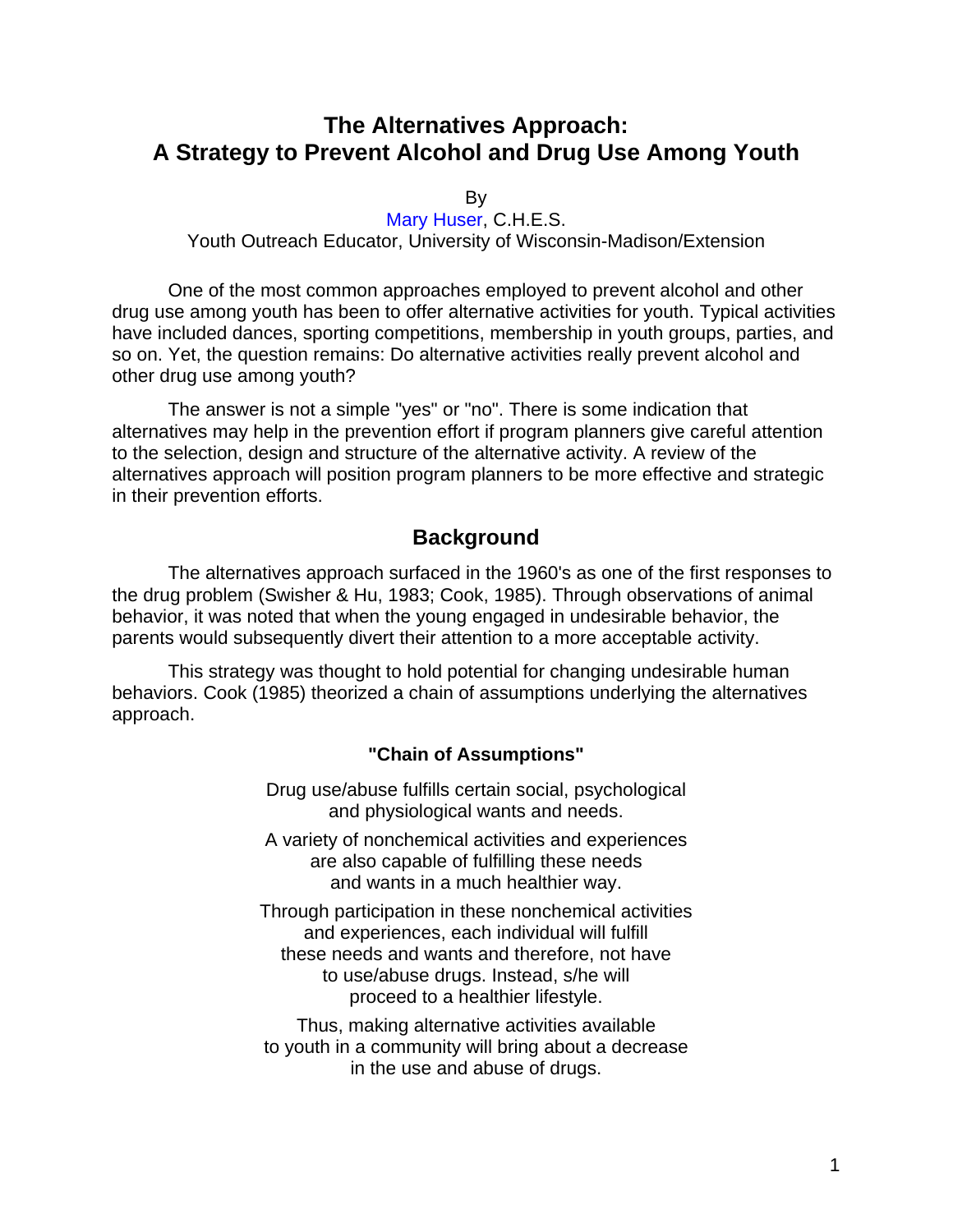Initially, enthusiasm was high for this approach, although within recent years, questions have arisen regarding the impact of the alternatives approach.

According to Cook (1985), the major problem of the alternatives approach is the lack of criteria or guidelines for the selection and development of activities. This has resulted in the current situation where virtually any and all activities qualify as because they are labeled activities. In fact, some researchers argue these activities are merely substitutes for the problem behavior experience, or as Schaps & Slimmon (1975) call it "an unwitting endorsement of sensation seeking". Such activities may result in no beneficial impact on preventing alcohol and other drug use or may, in fact, even contribute to this undesirable behavior (Swisher & Hu, 1983).

Another weakness in the alternatives approach can be found in the types of activities. According to Schaps & Slimmon (1975) the majority of programs are relatively "traditional" and appeal to those youth least likely to use/abuse drugs.

A third limitation of the alternatives approach is a lack of evaluation literature. There is little data upon which conclusions of the program's merit can be based. Available research has found that some alternatives do detract from drug abuse just as other alternatives have been correlated with contributing to drug use. Nonetheless, prevention efforts will have better chances of success if specific criteria are addressed in the selection and design of alternative activities.

# **Criteria for Selecting and Planning an Alternative Activity**

The first and foremost criterion revolves around this premise: If alternatives are to meet the needs met through using drugs, then these needs must first be identified. Cook (1985) outlined a list of needs met through alcohol and other drug use after a review of the literature.

#### Unfulfilled Needs Met by Using/Abusing Drugs

- I. Behavioral-Psychological Needs
	- Release from inhibition and tension, promoting social interaction
	- Feelings of euphoria
	- Stimulation/activation
	- Altered states of consciousness
- II. Social-Psychological Needs
	- Independence and rebellion
	- Peer group acceptance
	- Self-esteem enhancement

Program planners who design alternative activities which meet these and other unfulfilled needs are likely to increase the effectiveness of their prevention efforts.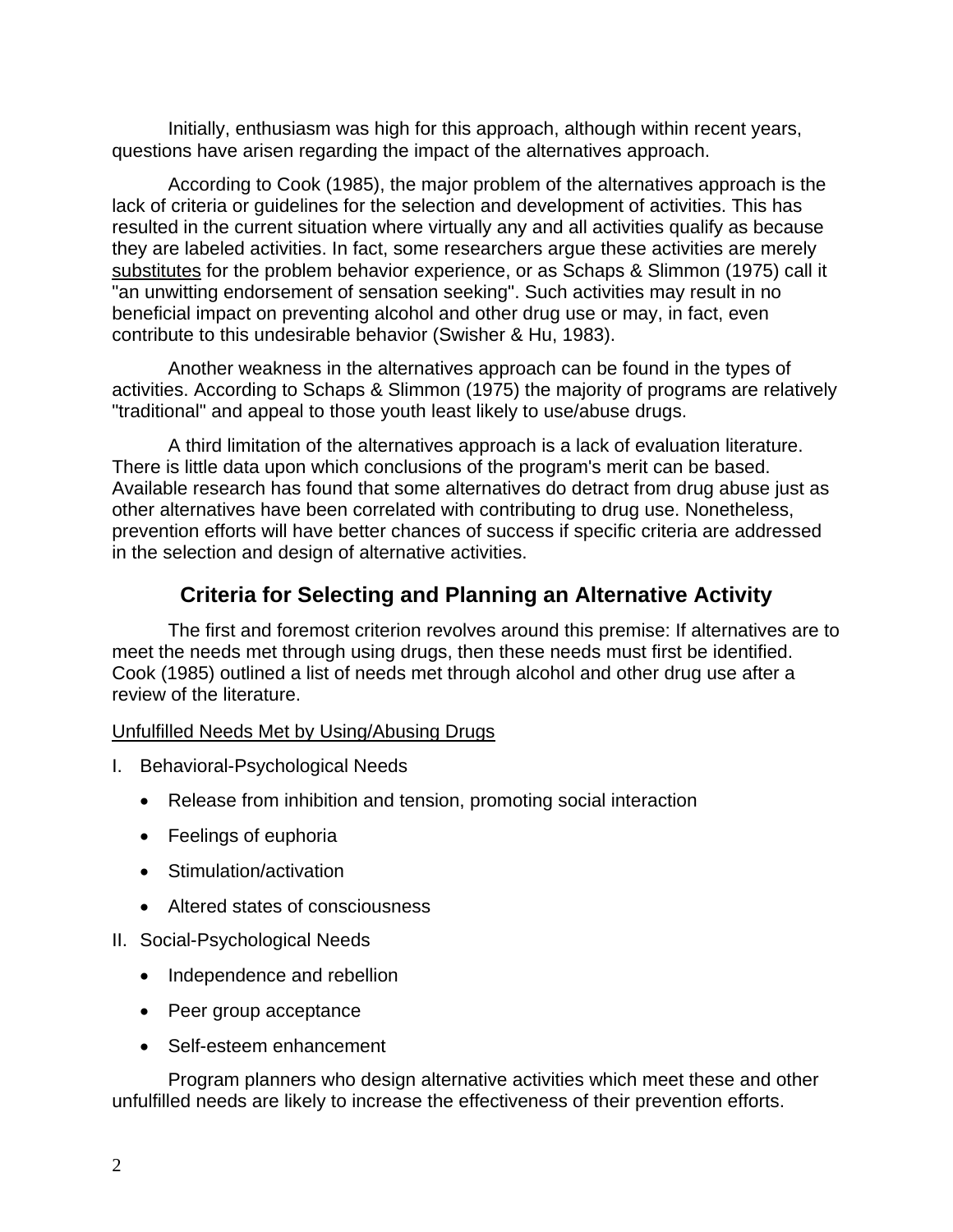Other criteria need to be applied in the selection and design of effective alternative activities. A review of the research (Cook, 1985; Schaps & Slimmon, 1975; and Tobler, 1986) has resulted in the following guidelines for program designers.

## Criteria for the Selection and Design of Alternative Activities

- 1. *The central needs fulfilled through alcohol and other drug use are identified and alternative activities are then planned to meet these needs* (Cook; Schaps & Slimmon).
- 2. *Young people are involved in the planning and implementation* To create ownership and commitment to the activity, youth involvement is vital (Schaps & Slimmon).
- 3. *The activity reflects the preferences of the youth* Formal and informal polls are one technique to gather such information; activities unfamiliar to youth, though, need not be ruled out unless youth are clearly opposed (Cook).
- 4. *Young people are actively involved rather than passive participants* Youth need to do more than just attend the activity; the majority of their time should be spent actively engaged in the program (Cook).
- 5. *The activity is pleasurable and self-reinforcing, especially in the beginning* Upon completion of the activity, the goal is to have youth excited to participate again; an activity which requires lengthy skill development before one can enjoy the activity may serve as a disincentive to some youth (Cook; Schaps & Slimmon).
- 6. *The activity offers long-term satisfaction* A useful alternative offers short and long-term satisfaction; the latter is especially important as virtually no long-term satisfaction results from alcohol and other drug use (Schaps & Slimmon).
- 7. *Drug use is incompatible with the activity* Certain activities may actually go hand-in-hand with drinking or use of other drugs, such as attending a rock concert and alcohol use (Schaps & Slimmon).
- 8. *A valued service is provided to others via the activity* Experiences in which youth feel needed and contributing to others helps to build feelings of self-worth (Schaps & Slimmon).
- 9. *The activity is feasible and practical to engage in and continue* Activities should not require expensive equipment; furthermore, activities should be held in practical and easily accessible locations (Cook).
- 10. *The opportunity to acquire practical skills which can be used throughout life is provided* - Drug involvement results in little skill development; independence as well as increased feelings of self-worth can be fostered when practical skills are acquired (Schaps & Slimmon). Tobler (1986) found alternative problems emphasizing skill development to be highly successful in reducing teen drug use among special populations such as juvenile delinquents, students experiencing school problems and drug abusers. Alternatives included remedial tutoring, oneon-one relationships, job skills and physical adventure experiences.
- 11. *Participation is voluntary* If participation in an alternative is mandated, the activity is no longer an option (Schaps & Slimmon).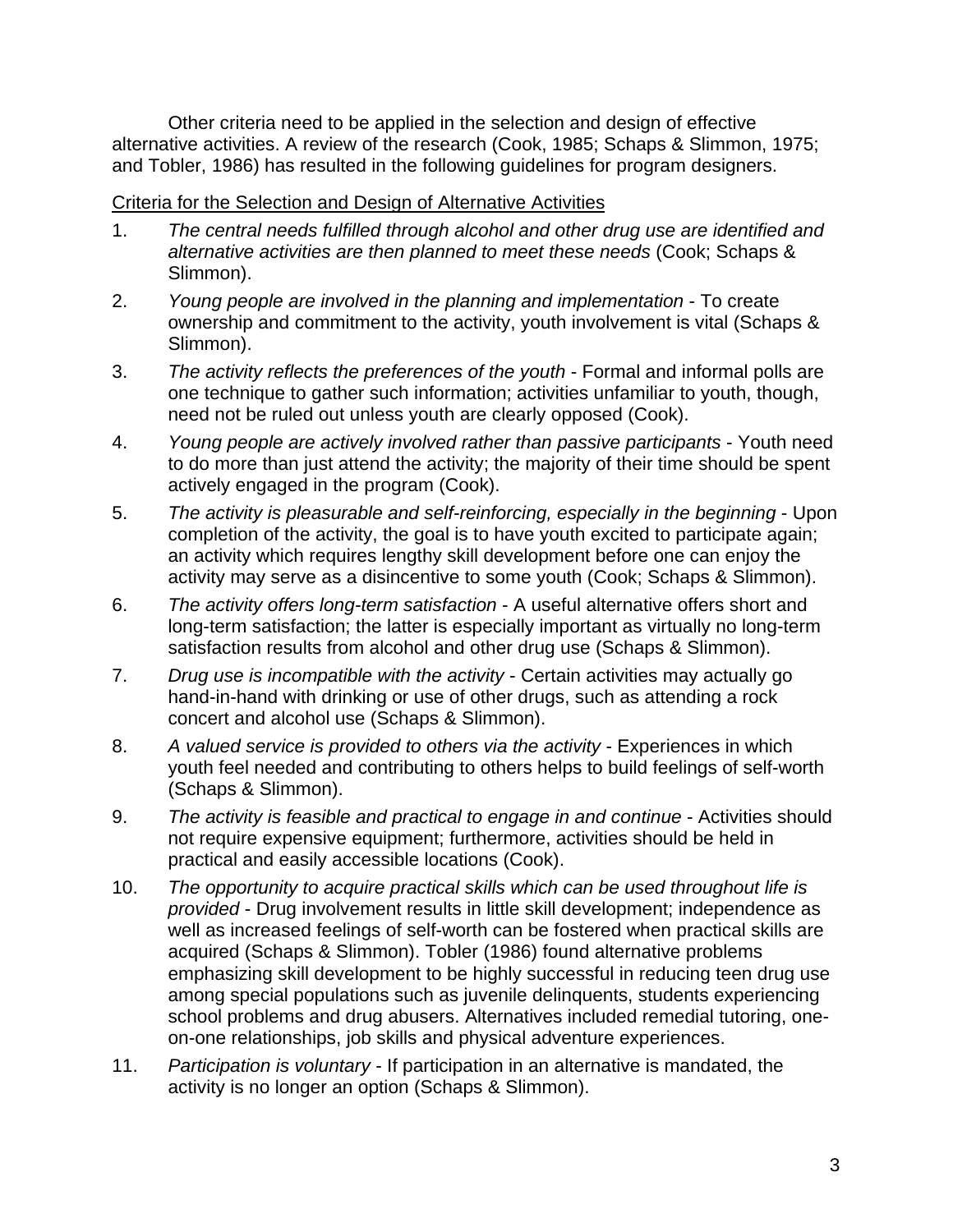#### Types and Models of Alternative Programming

What healthful activities and experiences can realistically be offered which will reduce negative feelings and emotions, and induce the positive states that individuals seek through drug use? There is an array of various activities which might possibly serve as actual alternatives. Dohner (1972) listed a broad range of types of alternative activities:

- Personal Awareness (athletics, dance, yoga, biofeedback)
- Interpersonal Relations (group experiences focusing on concern, sharing, respect, etc.)
- Self-Reliance Development (basic skill development such as in money management, auto mechanics, household maintenance)
- Vocational Skills (marketable skills of printing, carpentry, etc.)
- Aesthetic Experiences (music courses, pottery classes, art exhibits)
- Creative Experiences (sketching, painting, weaving)
- Intellectual Experiences (removed from forced learning and grades)
- Spiritual-Mystical Experiences (in and outside of organized religion)
- Social-Political involvement (political candidates and parties, VISTA)
- Sexual Expression and Experience (acceptance of one's body and sexuality)
- Meditation (altered states of consciousness)

Typical alternative activities consist of a unique activity or set of activities designed for youth. Examples include dances, day trips to amusement parts, ski areas and so on as well as the establishment of youth centers. The limited evaluation on this more typical approach of alternative programs has indicated little effectiveness in selfreported substance use rates among youth participants.

A second approach in alternative activity programming is to match specific needs of youth with specific types of activities. This involves matching unfulfilled needs of individuals with alternatives and the individualization of activities rather than predetermined activities or groups of activities. One example is the need for physical satisfaction; youth who indicate this need could be matched with an alternative outdoor activity such as hiking or rock climbing to provide the opportunity for positive risk-taking.

Barnes and Olson (1977) found that alcohol and illicit drugs were used significantly more to achieve positive states, such as adventure, pleasure, and camaraderie than to relieve negative states, i.e. depression or sadness. Non-drug activities identified as ways to achieve positive states included social activities, physical activities and risk-taking behaviors (Barnes and Olson, 1977). This investigation also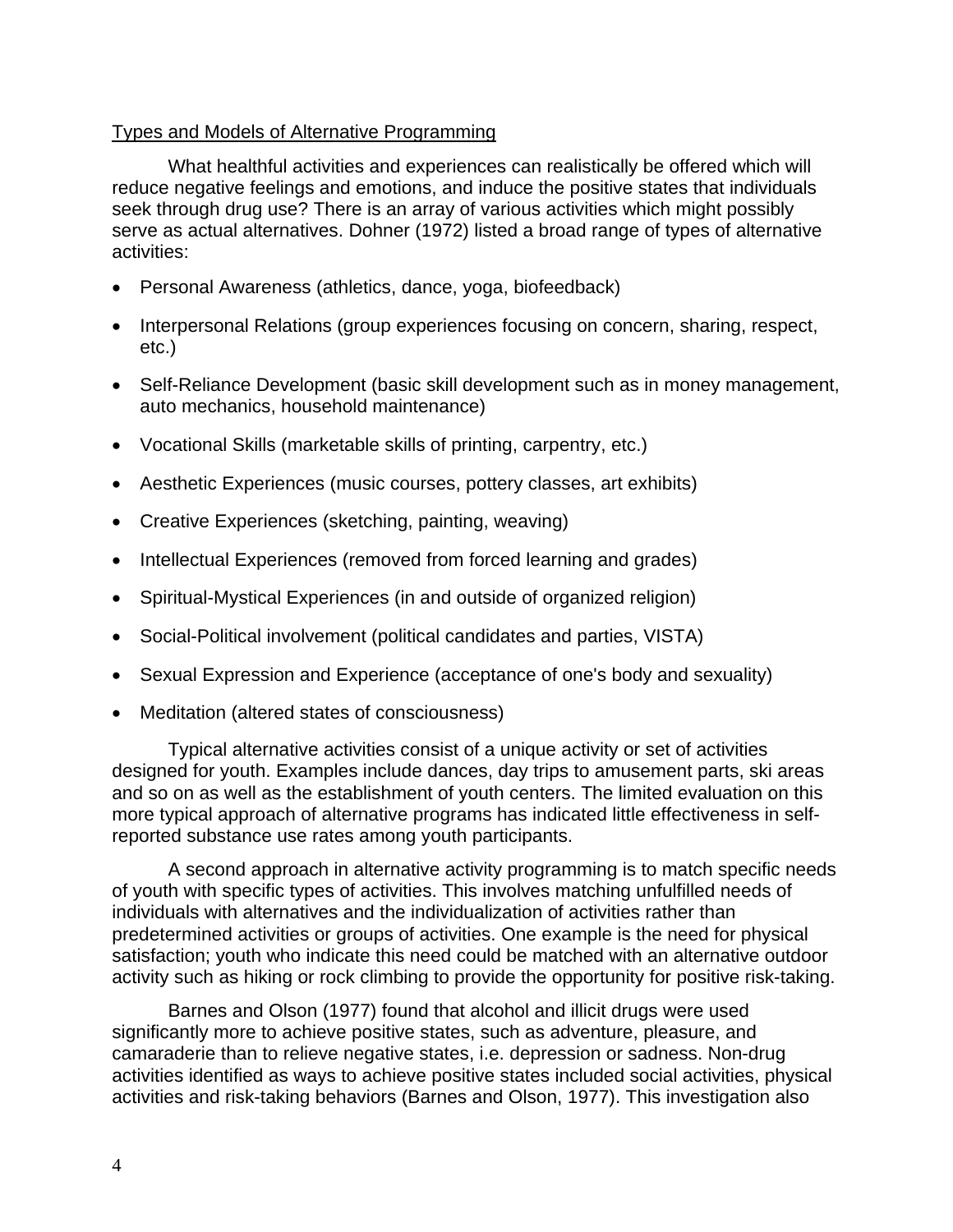revealed that alternatives used to reduce negative states were seldom the same ones used to achieve a positive state and vice versa. Knowing which alternatives (discussions with friends, social and physical activities, etc.) to pair with the corresponding need will increase the likelihood of success.

Rather than creating new activities, a third approach is to enhance existing alternatives. Encouraging, expanding and involving others in already existing small group activities may not only serve to strengthen these current activities and groups, but is an efficient and effective use of program planners' time.

Another approach to alternative activity programming is self-directed youth alternatives. In this approach, youth assume responsibility for initiating alternative activities of their own choosing which, often times focus on community needs.

Although a variety of activities and approaches are available and could, in a particular instance, serve to supplant a desire for drugs, only a limited number combine prevention with feasibility and practicality (Cook, 1985). Thus, it is imperative that prevention professionals and community program planners select and structure activities which are effective alternatives to drug use.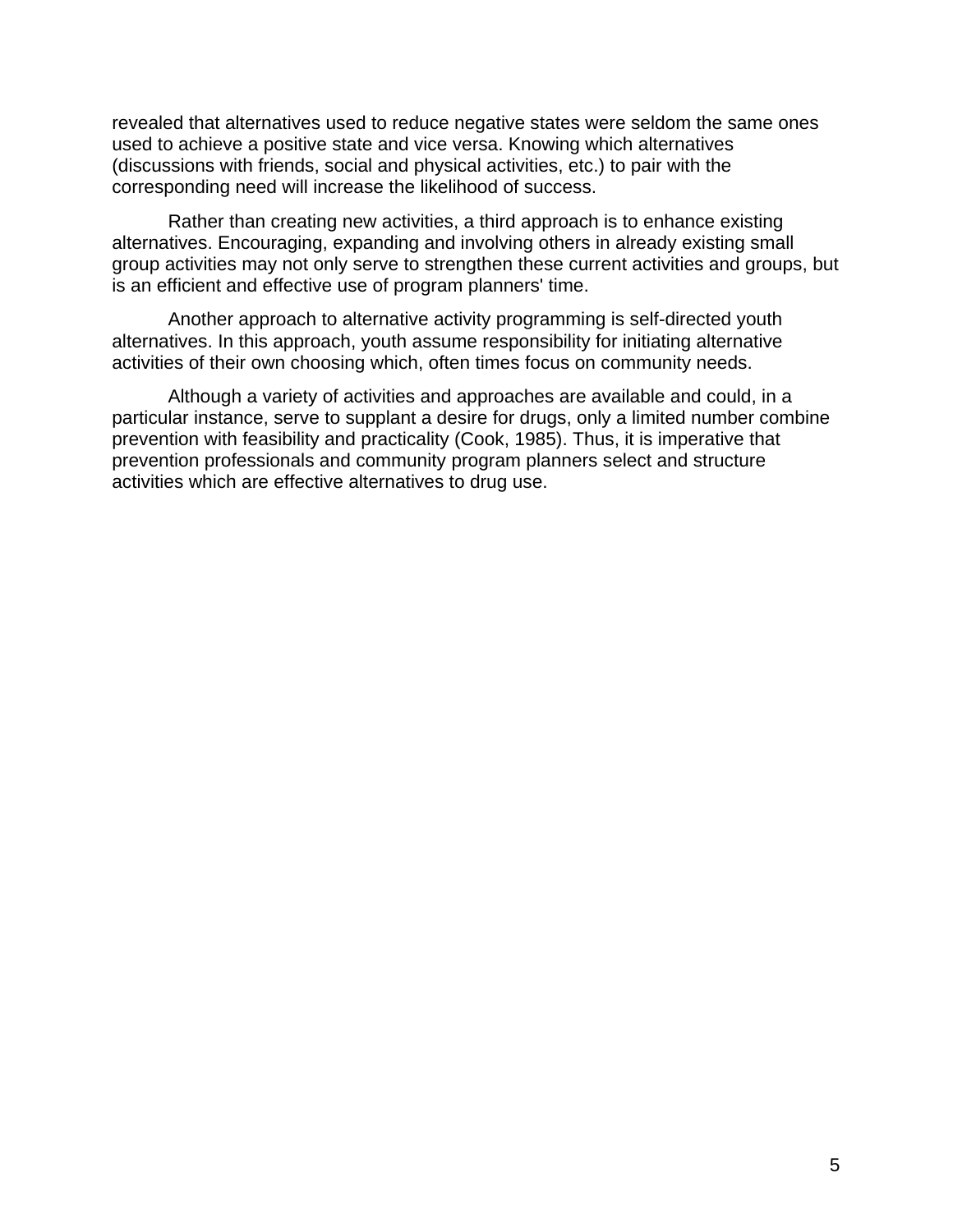## **CONCLUSION**

A review of the literature on the alternatives approach leads to recommendations for future study. According to Cook, Lawrence, Morse and Roehl (1983), the alternatives approach holds "considerable promise, but that substantial research, both basic and applied" remains to be done. Swisher & Hu (1983) advocate further research to investigate what types of activities have the most positive effects on various groups of youth. Preliminary study of physical activity, mood and drug use has suggested that exercise may play a meaningful role in drug abuse prevention (Cook, 1985). Cook advises research should be conducted on the relationship between exercise and drug use.

Alternatives need to be not only structured according to specific criteria, but also evaluated. Sparse evaluation literature has contributed to wavering support of the alternatives approach by some prevention specialists in recent years.

This review of the alternatives approach argues for prevention efforts which are comprehensive in nature. No single activity or series of activities will, on its own, prevent the use/abuse of alcohol and other drugs. Similar to other prevention strategies, the alternatives approach must address the individual's internal states, interpersonal skills and environmental forces existing in the family, peer group, school and community (Grimes & Swisher, 1989).

A lack of definitive guidelines in the alternatives approach poses a challenge to program planners. Because of this inherent ambiguity, the goal of the alternatives approach should be foremost in activity development:

"... to replace drug-taking with something that has the long-term effect of promoting personal and spiritual well-being and growth while helping to satisfy and fulfill the unmet needs and aspirations which give rise to drug-taking behavior in the first place." (Gordon, 1972)

January 1992; revised October 1992.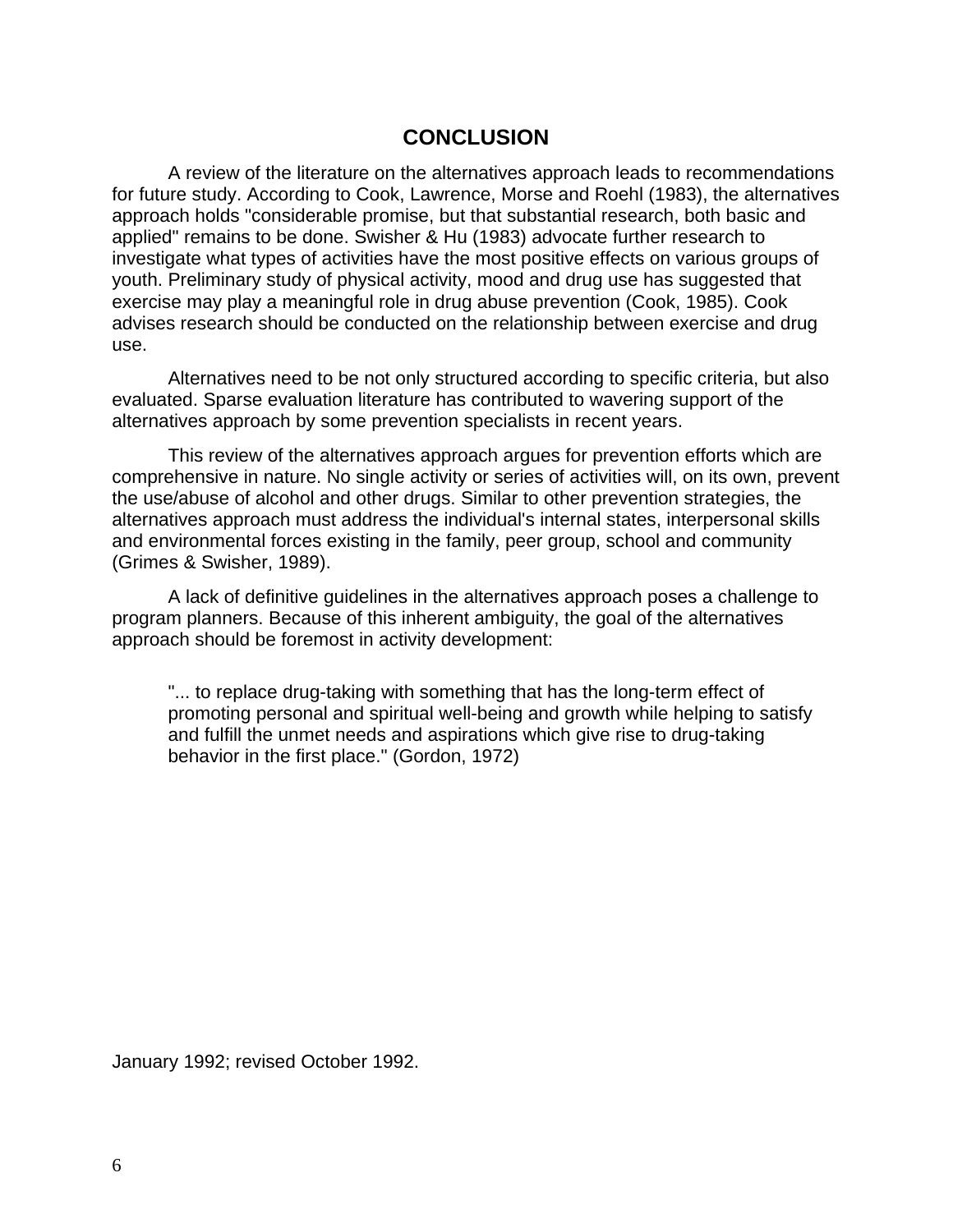## **References**

- Barnes, C.P. & Olson, J.N. (1977). Usage patterns of nondrug alternatives in adolescence. *Journal of Drug Education, 7*(4), 359-368.
- Cook, R.F., Lawrence, H., Morse, C., and Roehl, J. (1983). *An Evaluation of the alternatives approach to drug abuse prevention.* Report submitted to the National Institute on Drug Abuse, Rockville, MD.
- Cook, R. (1985). The alternatives approach revisited: A biopsychological model and guidelines for application. *The International Journal of the Addictions, 20*(9), 1399-1419.
- Dohner, V.A. (1972). Alternatives to drugs A new approach to drug education. *Journal of Drug Education, 2*(1), 3-22.
- Gordon, P. (1972). Alternatives to drugs as part of comprehensive efforts to ameliorate the drug abuse problem. *Journal of Drug Education, 2*, 289-296.
- Grimes, J.D. & Swisher, J.D. (1989). Educational factors influencing adolescent decision making regarding use of alcohol and drugs. *Journal of Alcohol and Drug Education, 35*(1), 1-15.
- Schaps, E. & Slimmon, L. (1975). Alternatives. Balancing Head and Heart: *Sensible Ideas for the Prevention of Drug and Alcohol Abuse - Book 2: Eleven Strategies*  (pp. 115-130). Prevention Materials Institute Press.
- Swisher, J.D. & Hu, T. (1983). Alternatives to drug abuse: Some are and some are not. *Research Monograph Series, 47*, 141-153.
- Tobler, N. (1986). Meta-Analysis of 143 adolescent drug prevention programs: Quantitative outcome results of program participants compared to a control or comparison group. *Journal of Drug Issues, 16*(4), 537-567.